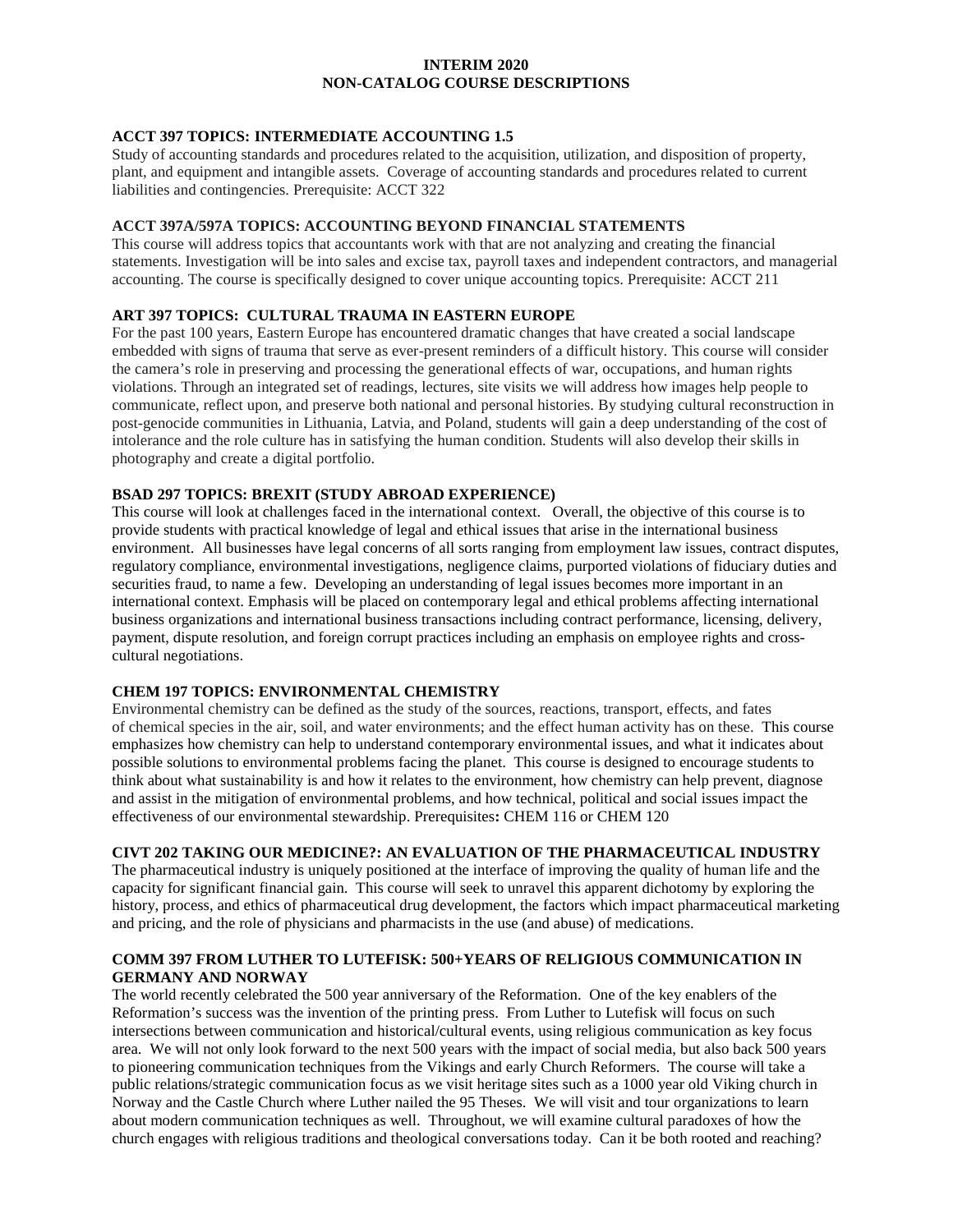## **EDUC 397 TOPICS: EDUCATIONAL ASSESSMENT**

This course will provide students with the strategies and techniques to effectively design and implement classroom assessments, and interpret standardized test results in the classroom environment. Students will learn to employ a variety of assessment techniques and interpret the results of various assessments designed for learners from different backgrounds.

## **ENGL 297A TOPICS: LITERARY BODIES**

Bodies house the essence of identity and represent that identity to the world. Bodies are also written on by that world; they are marked by such things as disease, trauma, and societal expectations of gender, race, and class--the symptoms of life's circumstances. In this course, we will consider the representation of bodies in literature from the 19thcentury to the present and examine how social, cultural, historical, and scientific expectations prescribe our responses to the marked body. Although not a scientific study itself, this course will encourage students to encounter scientific thought and medical practices through the narrative imagination.

Because this is a 200-level literature course, it is also an introduction to major literary types including short fiction, novel, nonfiction, poetry, drama, and film. We will consider works in each of these categories, paying particular attention to the ways in which they intertwine with and inform one another as well as to how they distinguish themselves from each other. Throughout the semester you should expect to gain confidence in your approach to a literary text—and, therefore, any text—as well as in your analytical and critical thinking and writing.

# **ENGL 297B TOPICS: NEW ZEALAND: BICULTURAL IDENTITY (See PSYC 297B)**

## **GENL 142 GREAT MUSIC IN BERLIN**

Berlin, Germany's bustling capital city, is also the world's capital for live music. Home to some of the greatest orchestras and opera houses, Berlin is the perfect city for students to engage with the very best in classical music. This course will allow students to become steeped in western music history as it relates to preparing for, listening to, and evaluating live performance. Activities to enrich this sensory experience include immersing yourself in the cultural landscape, reading a variety of texts, listening to historic recordings, engaging in peer discussion and reflection, attending pre-concert lectures, visiting contextually related historical sites, attending live musical performances, and composing written critiques of select performances. Students will learn to think critically and develop the linguistic repertoire to articulate the aesthetic appeal and its artistic significance in today's society.

#### **GENL 197 TOPICS: THE GREEK CONNECTION**

Traditional psychology often seeks, or even assumes, universals of human nature, but the emerging field of cultural psychology challenges us to consider how much of human thought and behavior is truly universal, and how much is constrained by our cultural contexts. Culture can be a nearly invisible force in our daily lives, especially if we live in a homogenous society, but it plays a crucial role in our understanding of mind/body wholeness and therefore our ability to provide appropriate care in both mental and physical health. We risk misunderstanding the influence of culture if we examine it only from a distance, so students will gain a balanced perspective through their immersion into the Greek culture. We will learn from local experts (both practitioners and academics) in health care, cultural anthropology, and social issues. In this cross-cultural experience, we will reflect on our common heritage (given Greece's influence on human thought and behavior throughout history) and how it now plays out in a different culture.

## **GOVT 297A TOPICS: WHY LAWYERS? WHAT THEY DO FOR US, WHAT THEY CAN'T, AND WHAT THEY SHOULDN'T**

Lawyers play important roles in almost every area of contemporary public life, and yet they are among society's most hated professionals. Why do we have lawyers? What is their purpose? This course explores the functions of lawyers in democratic republics and in adversarial systems of justice. Additionally, the course probes some of the ethical dilemmas lawyers face in their work, emphasizing the responsibilities that lawyers have to their clients, to courts, and to society at large. Course materials draw from works in political and legal theory as well as representations of lawyering in literature and film.